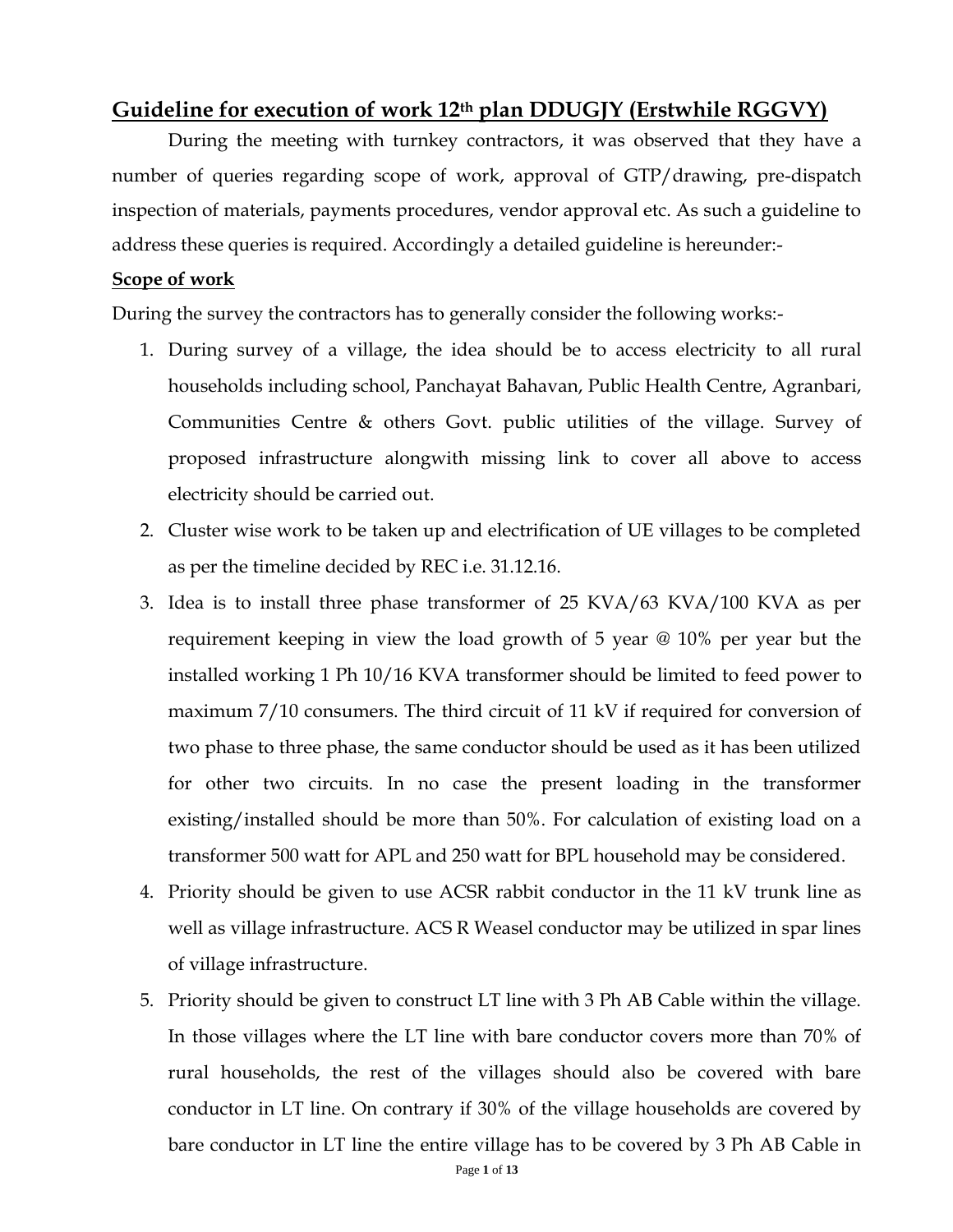LT line. The removed bare conductor may be utilized in other areas after regularization through store.

If the mixed conductor is used in LT infrastructure that should be removed and fresh conductor of adequate size may be utilized in place of it.

- 6. DTR metering should be carried out by in-built CT with modem facility meters.
- 7. The service connection is to be provided with meter and meter should be installed outside the premises.
- 8. The augmentation of PSS shall be considered complete only after the work is completely in all respect. Minor renovation of building, boundary wall & other civil work, earthing, renovation and modernization of PSS will also be taken up by the Agency.
- 9. Suitable capacitor bank will be installed after technical study of the power system at PSS as per site condition. Study report will be submitted to engineer-in-charge under intimation to CE (RE).
- 10. Following time period has been decided to complete the electrification of government schools.
	- i) Where only LT extension is required within 50 days.
	- ii) Where HT line, DSS & LT line is required within 80days for which guideline has already been issued.
- 11. The BPL connection should be provided as per scope and for APL connection a separate guideline is being issued. During the survey, if number of BPL households are found more than the scope, even then all BPL has to be provided electrical connection as per REC guideline.
- 12. Survey should be completed Blockwise.

Based upon the survey of a block as per above scope, a summary sheet for infrastructure required along with total projected cost has to be submitted to CE (RE) after recommendation by ESE (S) and GM-cum-CE of respective area for further needful action.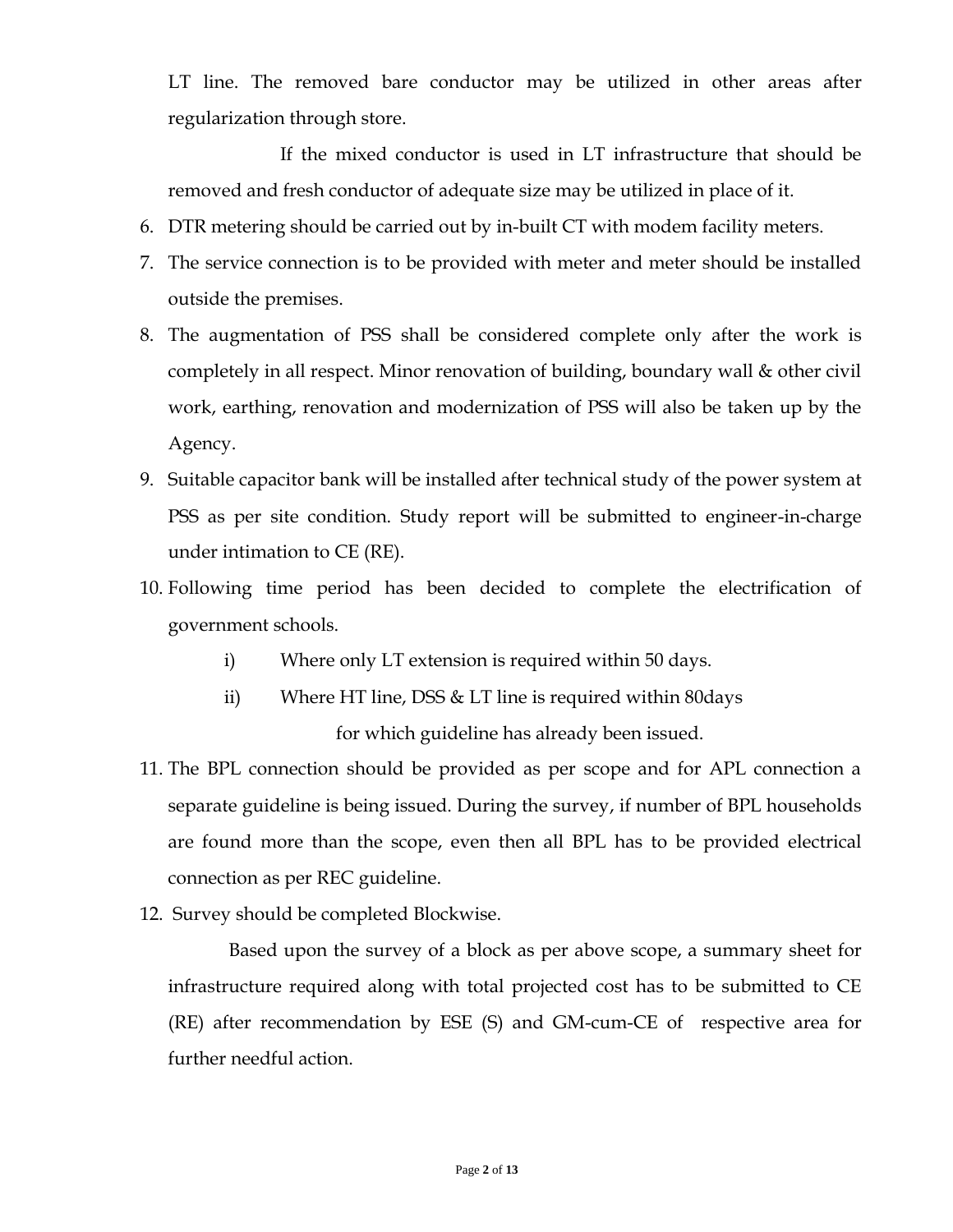### **Approval of field drawings related to scope of work**

For Acceptance of field drawings, the contractor shall follow the procedure which is hereunder:-

All constructions drawing shall be as per REC standard complying with the acceptable relevant IS.

| Sl.<br>N <sub>0</sub> | Name of work                                                                                                               | Time line                                   |
|-----------------------|----------------------------------------------------------------------------------------------------------------------------|---------------------------------------------|
| a                     | All drawings shall be based upon the actual field<br>survey & shall be submitted to Engineer-in-<br>Charge/EEE (Project).  | Zero date                                   |
| $\mathbf b$           | The submitted documents shall be checked by<br>Engineer-in-Charge/EEE(project)                                             | Within 7 working day from<br>the Zero date  |
| $\mathsf{C}$          | The recommended drawing shall be approved by<br>ESE (supply) under intimation to CE (RE) and GM-<br>cum-CE concerned Area. | Within 10 working day from<br>the Zero date |

## **Vendor Approval**

Priority should be given to the registered vendors by JBVNL and uploaded at web portal (www.jbvnl.co.in). In case of approved vendors of JBVNL, GTP/drawing will be submitted for approval. In case the agency prefers to procure materials from vendor/vendors not enlisted in JBVNL vendor list may recommend such vendors and submit the request alongwith following documents to the office of CE(RE), JBVNL:-

- 1 Firm should submit the performance certificate for successful supply of materials to PSUs, CPSUs, state Govt. under taking and central Govt. undertaking for last five years.
- **2** The proposed vendor shall be financially capable for which balance sheet for last five year shall be submitted.
- **3** Documentary evidence regarding category of the manufacturer (Micro / Small / Medium / Large) like Registration Certificate issued by Small Scale Industries (SSI) / National Small Industries Corporation (NSIC) / Directorate of Industries etc.
- **4** Copies of Type Test Certificate of materials as per relevant IS / IEC, issued by Central Power Research Institute (CPRI)/ National Test House (NTH)/Electric Research and Development Association (ERDA) labs or any NABL accredited laboratory (wherever required as per enclosed technical specification) not more than three years old and BIS certificate not more than one year old..
- **5** The executing agencies shall submit the GTP/Drawing as per the REC standard to the office of the CE(RE), JBVNL.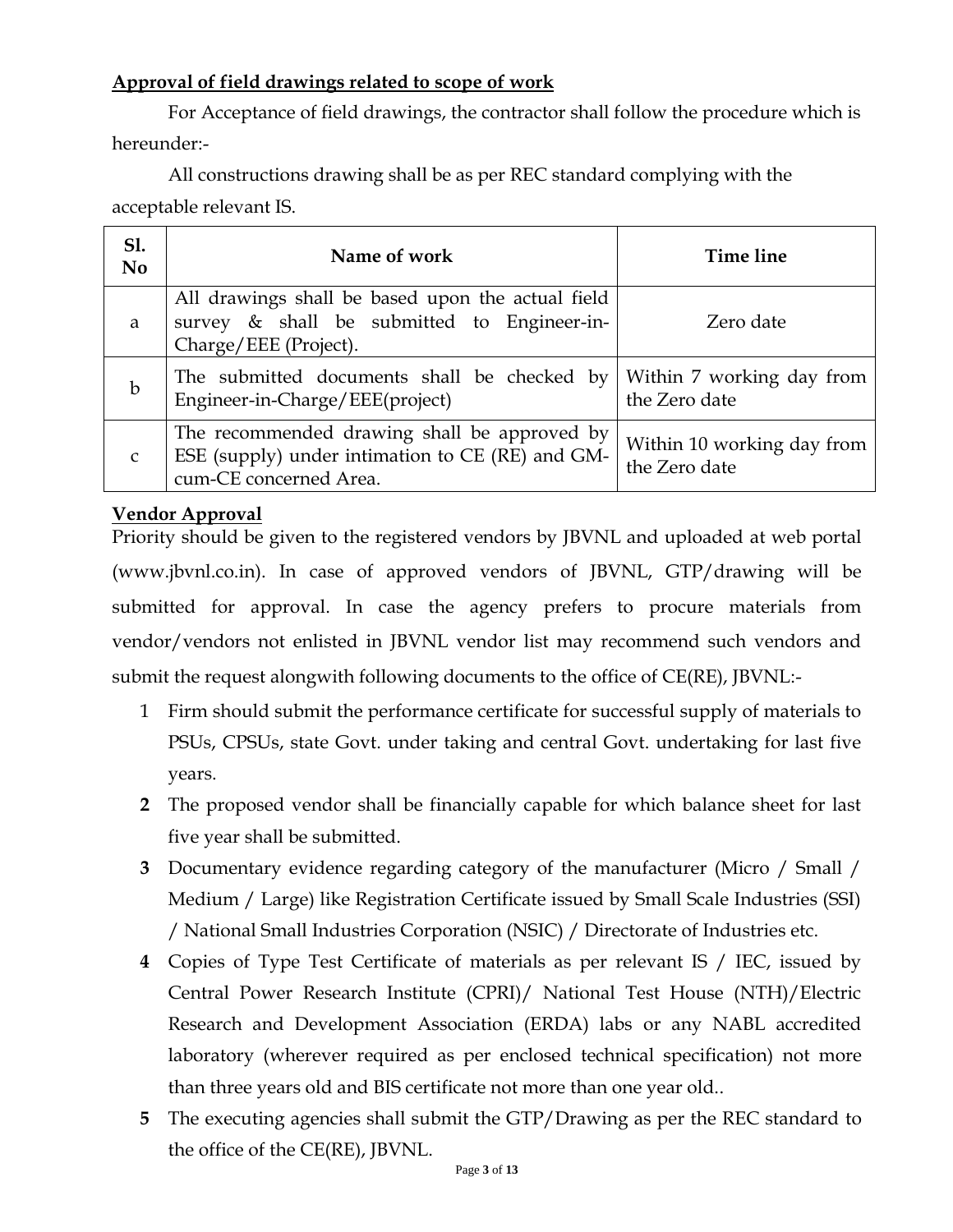- **6** Apart from above, following Notarized affidavit shall also be submitted:
	- i) Their status of Non-blacklisting/ Debarment from any State Power Utility. The bidders who have been debarred or Blacklisted from any of the State Power utility shall not be eligible.
	- ii) Genuineness of documents including type test report, Calibration report etc. and other relevant documents submitted.
	- iii) The bidders who have earlier failed to execute the Purchase Order(s) of JUVNL and subsidiary companies / or Debarred/ blacklisted by JUVNL and subsidiary companies /any of the State Power Utility shall not be eligible.
	- iv) To the effect that no blood relative or no close family member(s) or no proxies is participating in the bid including all Joint venture partners with employee of JBVNL, JUVNL and its subsidiary companies as per Office order no.686 dated 26.05.2011 of the then JSEB.
	- v) All the information pertaining to technical, commercial, financial and other matter mentioned in the documents and relevant paper / documents submitted in this regard are true and correct. In case of false documents/ declaration by the firm detected in future, the firm may be debarred from approved vendor list and legal action may be taken against the firm.
- 7 Firm shall have to accept all the term  $&$  condition of JBVNL without any deviation otherwise offer of the firm shall not be considered.
- 8 Any other required documents if felt necessary.

Time line for vendor approval

| <b>S1.</b><br>N <sub>0</sub> | Name of work                                                                                                               | Time line                                   |
|------------------------------|----------------------------------------------------------------------------------------------------------------------------|---------------------------------------------|
| a                            | Submission of all relevant and<br>required<br>documents by the agency to the office of $CE(RE)$ ,<br><b>JBVNL</b>          | Zero date                                   |
| $\mathbf b$                  | The scrutiny of documents and formation of<br>committee for factory inspection after approval<br>from competent authority. | Within 7 working day from<br>the Zero date  |
| $\mathcal{C}$                | Submission of report by inspecting committee to<br>office of CR(RE) as per check list                                      | Within 17 working day<br>from the Zero date |
| d                            | Scrutiny of committee report, approval by<br>competent authority and issue of letter for vendor<br>approval                | Within 22 working day<br>from the Zero date |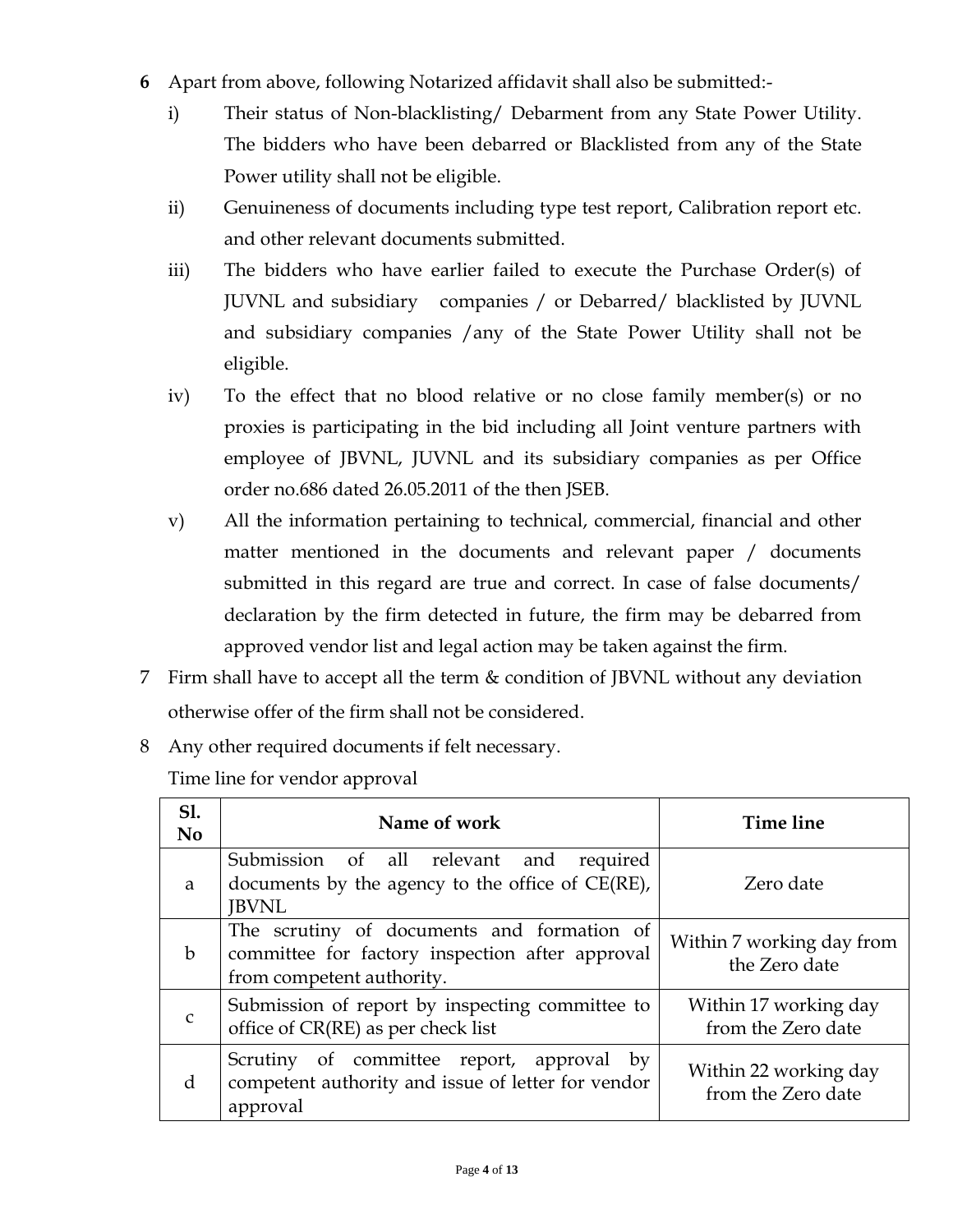#### **Approval of GTP/Drawing of materials / equipments**

For Acceptance of GTP/Drawing, the agency shall follow the procedure which is hereunder:-

- 1. The agency shall submit GTP/Drawing as per TS provided in NIT and where TS is not, specified, it should be in accordance with good engineering practice/relevant IS.
- 2. All GTP/Drawing shall be as per REC standard complying with the acceptable relevant IS.
- **Sl. No Name of work Time line** a The submission of GTP/Drawing by agency to the office of CE(RE) Zero date b The submitted documents shall be checked by RE wing Within 7 working day from the Zero date. c The checked GTP/Drawing shall be approved by Chief Engineer (RE) on recommendation of RE wing Within 10 working day from the Zero date.
- 3. Time Line for Approval of GTP/Drawing of materials / equipments is hereunder:-

#### **Material management**

Project wise separate Site Stores shall be maintained and manned by turnkey contractor. Same store shall not be used for more than one project even if neighboring districts' projects are awarded to the same agency. The turnkey contractor shall deploy his own manpower in stores for round the clock security and for its day to day operation through trained Store-keeper.

#### **Issuance and regularization of materials**

- **1** The materials received and handing over to agency will route through **MRHOV** (Material received and handing over voucher) by EEE (project). (Annexure-I). **EEE (project) shall act as consignee of the material on behalf of JBVNL.**
- **2** Proper records will be maintained through MRHOV and the same is preserved by the Executive Engineer (project), the agency, EEE(store) and the paying authority.
- **3** Since materials received in this stores are owned by Employer and are predispatch inspected by Employer's representative, materials in a lot shall not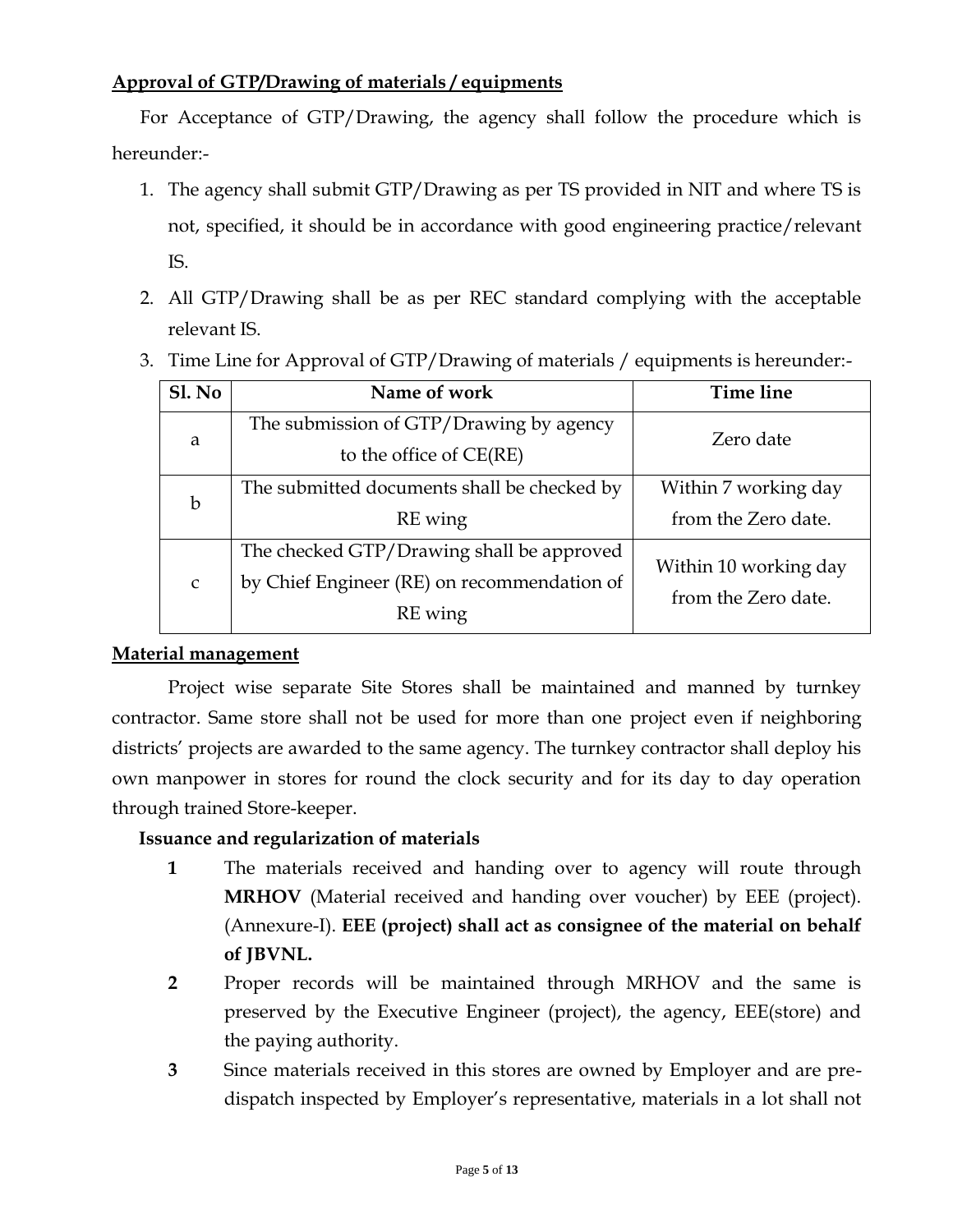be issued to the sub-contractor for physical execution by Turnkey Contractor.

- **4** Materials for a week time may be issued to working team after permission of Engineer-in-charge with proper requisition slip. Daily accounting of materials receipt and materials issues shall be maintained by Turnkey Contractor.
- **5** Indemnity Bond to be executed by the agency in favour of the Employer against loss, damage and any risks involved for the full value of the materials. This Indemnity Bond shall be furnished by the Contractor before commencement of the supplies and shall be valid till the scheduled date of Taking Over of the equipment by the Employer.

The Contractor shall maintain an accurate and exhaustive record detailing out the list of all equipment received by him for the purpose of erection and keep such record open for the inspection of the Engineer in-charge.

#### **PRE DISPATCH INSPECTION AND TESTING**

The following procedures shall be followed for Pre-Dispatch inspections of materials:-

- 1 Inspection call may be submitted only once in a week and preferably on the first working day of the week.
- **2** Each Inspection call may be raised for not less than 15 % of the LOA quantity of the material, preferably.
- **3** Pre-dispatch inspection shall be performed on various materials at manufacturer's work place for which contractor shall be required to raise requisition giving at least 7-day time. Depending on requirement, inspection shall be witnessed by representatives of Employer, PMC and/or RQM/REC/MoP.
- **4** The turnkey contractor shall ensure that pre- dispatch inspection for materials are intimated only when the material is completely ready for inspection. On due date of inspection, if it is found that materials are not ready as per offered quantities, all expenditures incurred on deployment of various inspecting officials along with a fine of Rs. 50,000/- shall be recovered from the bills of the agency. 2nd such situation at same manufacturer/supplier shall result in rejection of name of manufacturer from list of approved vendors/sub-vendors.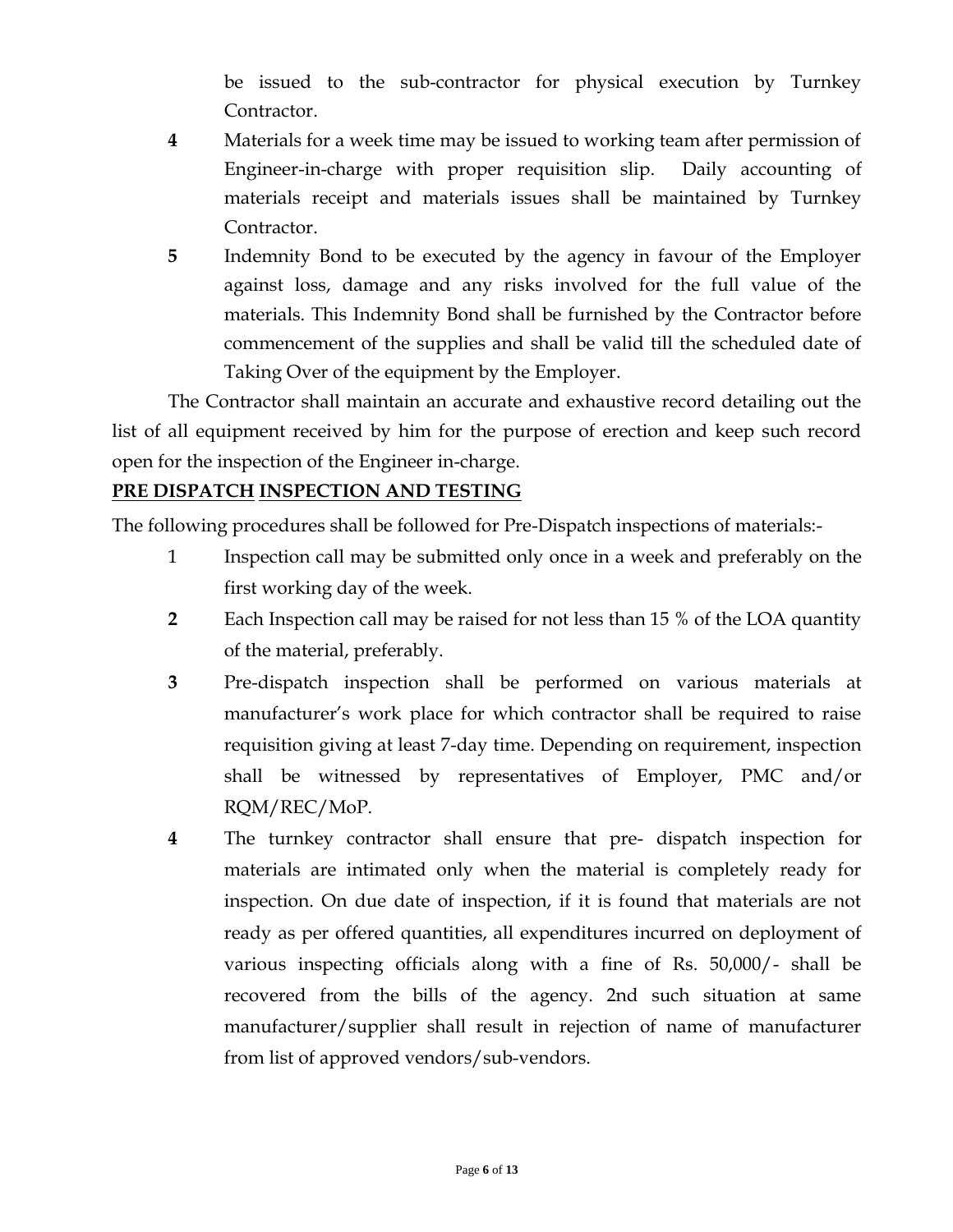Time line for pre-dispatch inspection for materials:-

| <b>S1.</b><br>N <sub>0</sub> | Name of work                                                                                | Time line                                   |  |  |  |  |
|------------------------------|---------------------------------------------------------------------------------------------|---------------------------------------------|--|--|--|--|
| a                            | Intimation for inspection of materials to the<br>office of CE(RE), JBVNL                    | Zero date                                   |  |  |  |  |
| $\mathbf b$                  | Deputation of representative of JBVNL/PMC<br>and/or RQM(REC)/NQM(MoP)                       | Within 5 working day<br>from the Zero date  |  |  |  |  |
| $\mathsf{C}$                 | Inspection of materials at manufactures works<br>and submission of report to CE(RE), JBVNL. | Within 15 working day<br>from the Zero date |  |  |  |  |
| d                            | instruction<br>dispatch<br>of<br>by<br>Issue<br>(DI)<br>CE(RE),I                            | Within 20 working day<br>from the Zero date |  |  |  |  |

#### **Field Inspection**

- The executed work shall be reported village wise to EEE (project) by agency.
- The 100% executed work shall inspected by PMC
- Apart from the above PMC inspection work, the following designated officer shall inspect % wise executed work as hereunder:-

| 1) EEE (Project)      | 10% of total work |
|-----------------------|-------------------|
| 2) ESE (Supply)       | 5% of total work  |
| 3) GM cum-CE (Supply) | 2% of total work  |
| 4) Head quarter Team  | 1% of total work  |

All designated officers shall inspect villages and other infrastructure separately i.e no two officers will inspect the same village.

#### **Payment procedure**

- **1** Payments shall be made promptly by the Employer after receipt of Contractor's invoice complete in all respects and supported by the requisite documents and fulfillment of stipulated conditions, if any. All the payments made during the contract shall be on account payee only.
- 2 All the invoices under the contract shall be raised by agency on "Jharkhand Bijli Vitran Nigam Limited".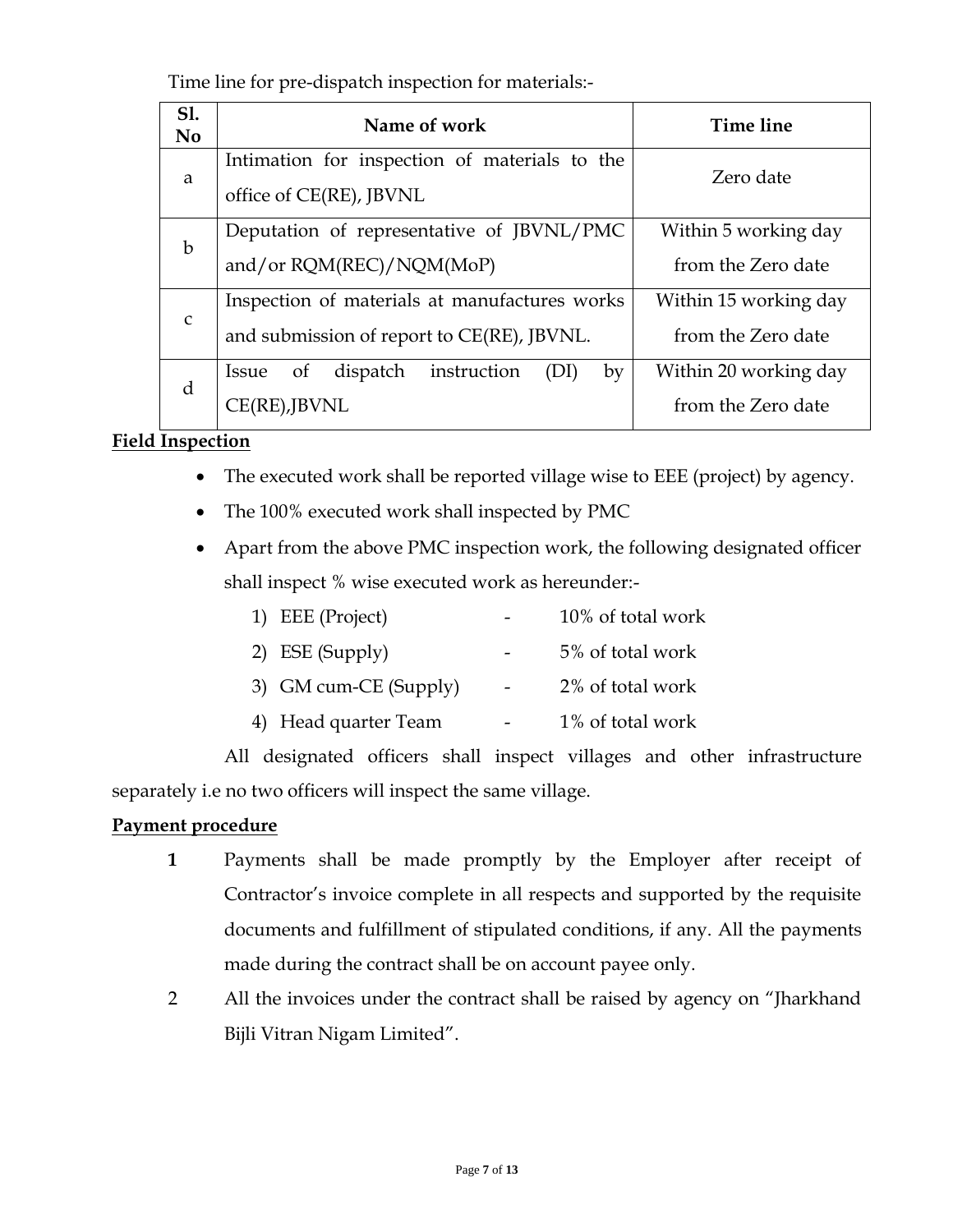Time line for Payment procedure of work:-

| <b>S1.</b><br>N <sub>0</sub> | Name of work                                                                                                                                                          | <b>Time line</b>                            |
|------------------------------|-----------------------------------------------------------------------------------------------------------------------------------------------------------------------|---------------------------------------------|
| a                            | The application for payment shall be submitted to<br>in-charge (Electrical Executive<br>Engineer<br>the<br>Engineer (Project)) of concerned Electric Supply<br>Circle | Zero date                                   |
| $\mathbf b$                  | The submitted bills shall be checked and verified<br>by EEE (Project)                                                                                                 | Within 3 working day<br>from the Zero date  |
| $\mathsf C$                  | The verified bills shall be counter signed by ESE<br>concerned & submitted to GM cum-CE(supply)                                                                       | Within 05 working day<br>from the Zero date |
| $\mathbf d$                  | GM-cum-CE (S) will forward the bills to AO/Sr.<br>manager, JBVNL for checking the verified and<br>recommended bills from field officials                              | Within 06 working day<br>from the Zero date |
| e                            | AO/Sr. manager, JBVNL will process the bill and<br>send to CE(RE), JBVNL for admittance of the bills                                                                  | Within 09 working day<br>from the Zero date |
| $\mathbf{f}$                 | The Chief Engineer (RE) will admit the bills and<br>forward it to FC_II for obtaining the release order                                                               | Within 11 working day<br>from the Zero date |
| g                            | FC-II will place the file before MD,JBVNL/<br>Competent authority (As per DoFB) for approval<br>and release of payment                                                | Within 13 working day<br>from the Zero date |

### **Road permit**

The turnkey contractor shall submit the request for road permit with following documents to Chief Engineer (RE):-

- i) Enclosed format duly filled by vendor. (Annexure-II)
- ii) Copy of dispatch instruction (DI).
- iii) Copy of tax invoice/ proforma invoice.

After submission of above documents by vendor, Chief Engineer (RE) shall recommend to issue road permit to FC-II, JBVNL. Road permit shall be generated by account wings of JBVNL.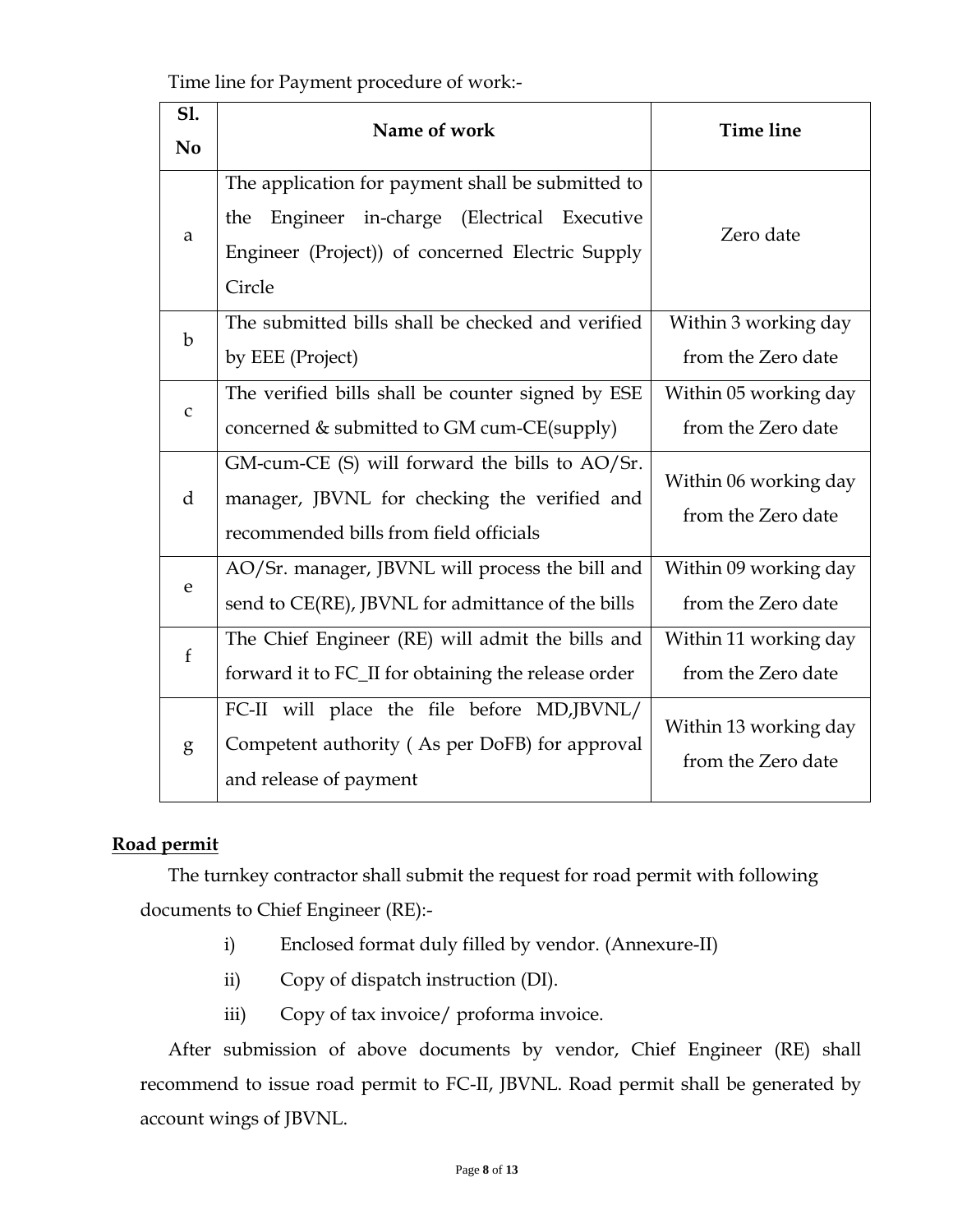After receipt of road permit the vendor have to submit detailed information in enclosed format (In Excel format) for generation of "C" form for respective invoice (Annexure-III) within seven days from MRHOV to accounts section. Time line for issue of road permit:-

| S1.<br>no   | Name of work                                                                                                 | Time line                                   |
|-------------|--------------------------------------------------------------------------------------------------------------|---------------------------------------------|
| a           | Submission of relevant documents in enclosed<br>format by agency to the office of $CE(RE)$ ,<br><b>JBVNL</b> | Zero date                                   |
| $\mathbf b$ | Recommendation for issue of road permit by<br>CE(RE), JBVNL to FC-II, JBVNL.                                 | Within 2 working day<br>from the Zero date  |
| C           | Issue of Road permit to agency by account<br>wing                                                            | Within 04 working day<br>from the Zero date |

#### **Labour License**

Concerned Area Board will process the Form-V on request of Turnkey contractor so that the contractor may apply for labour license from Labour department.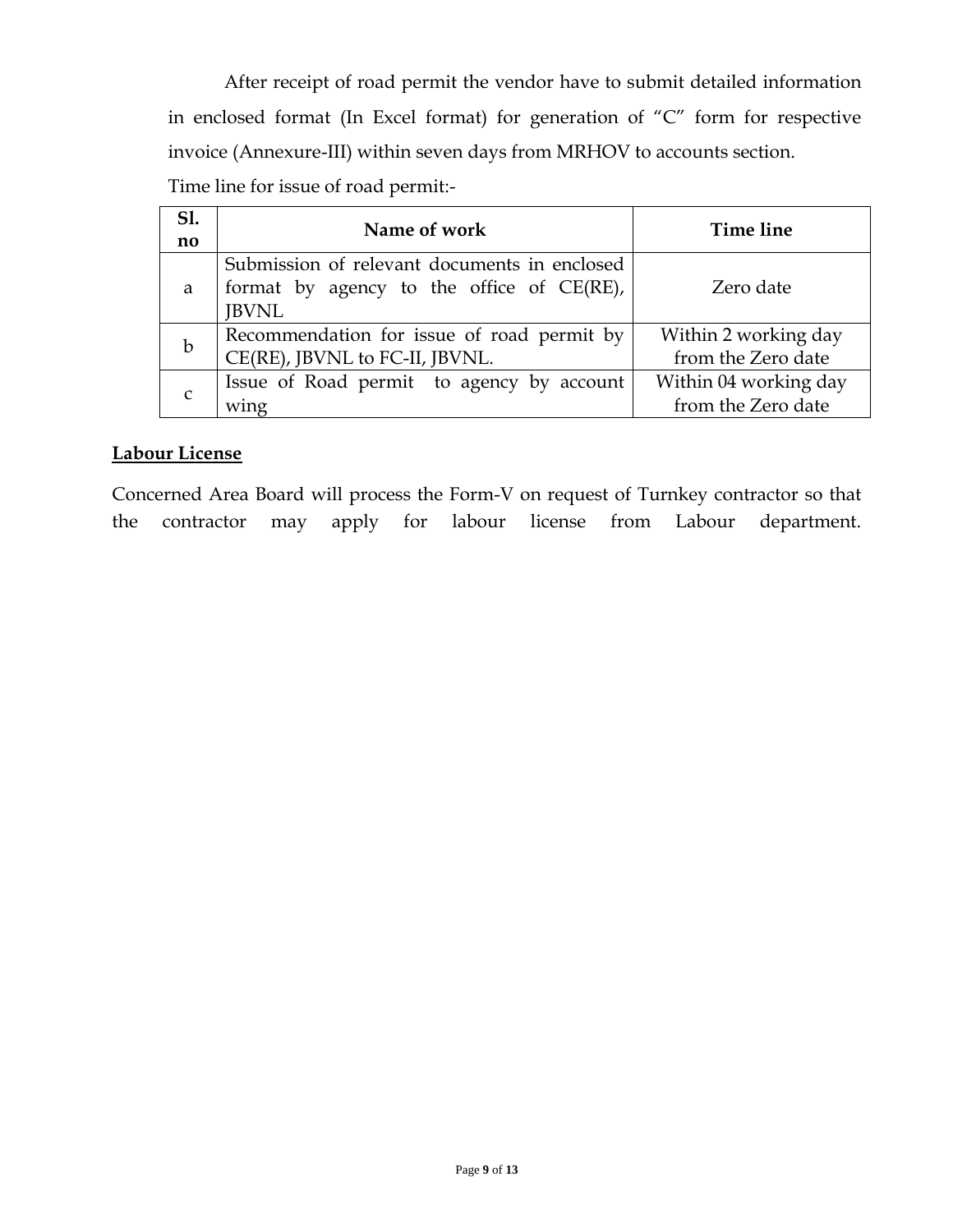

# **Jharkhand Bijli Vitran Nigam Limited**

**Engineering Building, HEC, Dhurwa, Ranchi-4,** FAX No. 0651 – 2400799, email – [cere\\_jseb@yahoo.co.in](mailto:cere_jseb@yahoo.co.in) **(Department of Rural Electrification) CIN :-U40108JH2013SGC001702**

**Material Receipt & Handing Over Voucher (MRHOV)**

Name and Address of Supplier : (Name of District) District

No…………………………… Date : ……………………. (iii) LOA No :

Name of Store:- The Store:- Ref :- (I) Name of work : Village Electrification Work Under 12th Plan DDUGJY (ERSTWHILE RGGVY) (ii) Name & Address of Executing Agency : .

|            | Material                 |             |      |            | Present Qty                |            |     |  | Total                                                      |              | Mode of<br>Dispatch              |                          | Qty.                                                   |                               |             |         |
|------------|--------------------------|-------------|------|------------|----------------------------|------------|-----|--|------------------------------------------------------------|--------------|----------------------------------|--------------------------|--------------------------------------------------------|-------------------------------|-------------|---------|
| Sl.<br>No. | Sl. No.<br>as per<br>LOA | Description | Unit | LOA<br>Qty | Dl.<br>No.<br>$\&$<br>Date | Dl.<br>Qty | Qty |  | Received<br>Challan $\kappa$ ejected Qty/Taken<br>in stock | Unit<br>Rate | Value<br>as per<br>LOA<br>in Rs. | Challan<br>No. &<br>Date | Viz Carrier,<br>Name &<br>RR/Gr/L.R<br>No with<br>date | $\Delta\tilde{D}$<br>Previous | Cumulative. | Remarks |
|            |                          |             |      |            |                            |            |     |  |                                                            |              |                                  |                          |                                                        |                               |             |         |

Material received in good condition and handed over to the agency Material taken over in good condition and entered in stock

Signature of the Engineer In-Charge, JBVNL Signature of the authorized representative of the agency with seal

Ammexure-I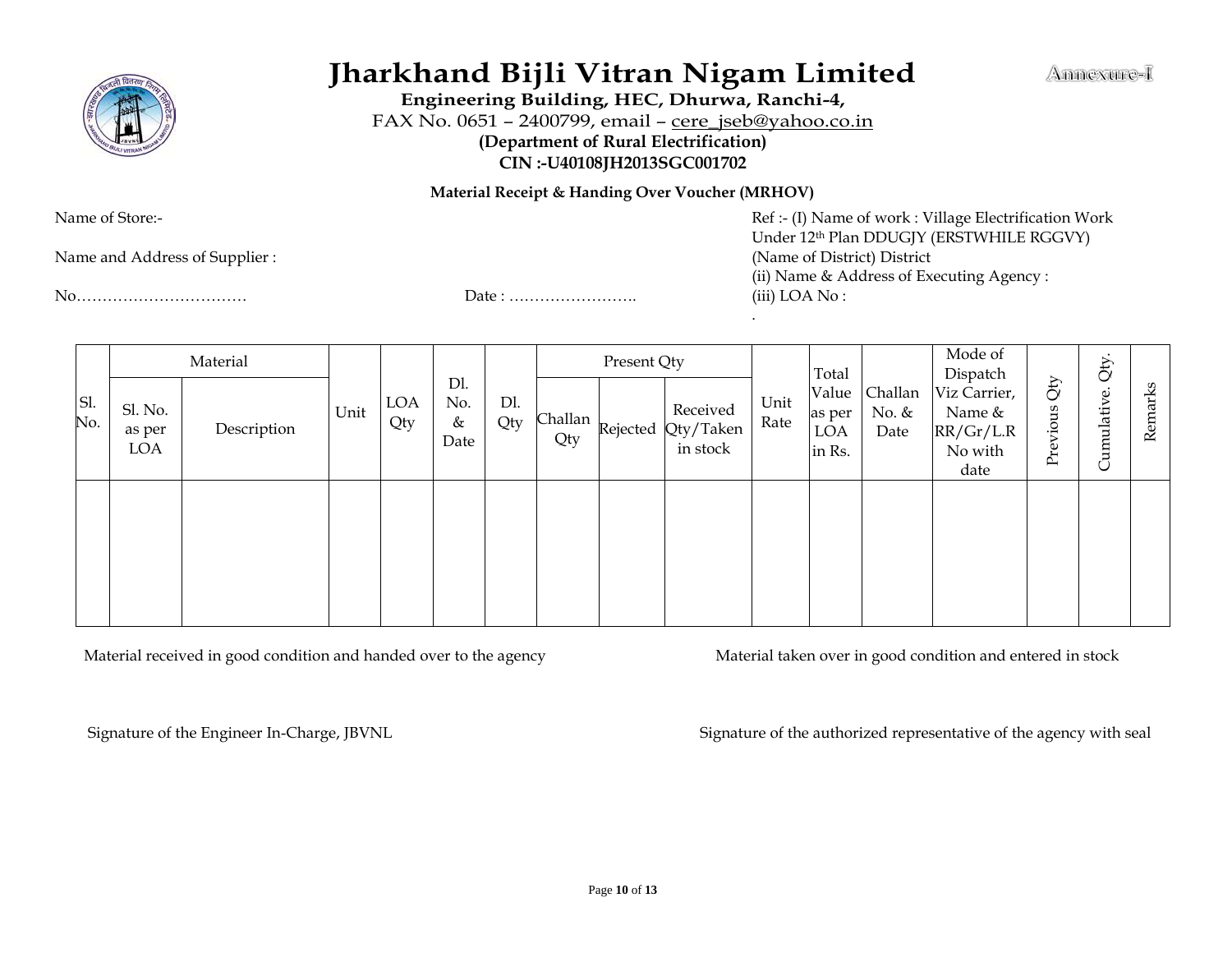## **Performa for issue of e-Road Blue Permit**

| SL.NO.         | <b>DETAILS OF CONSIGNER</b>                  |  |  |  |  |  |  |  |
|----------------|----------------------------------------------|--|--|--|--|--|--|--|
| $\mathbf{1}$   | TIN No.                                      |  |  |  |  |  |  |  |
| $\overline{2}$ | Registered / Unregistered                    |  |  |  |  |  |  |  |
| $\mathfrak{Z}$ | Mobile No.                                   |  |  |  |  |  |  |  |
| $\overline{4}$ | E-mail ID                                    |  |  |  |  |  |  |  |
| 5              | Name of Consigner                            |  |  |  |  |  |  |  |
| 6              | Address                                      |  |  |  |  |  |  |  |
| $\overline{7}$ | Name & Style of business                     |  |  |  |  |  |  |  |
| $\,8\,$        | State/Country                                |  |  |  |  |  |  |  |
| 9              | District/ City                               |  |  |  |  |  |  |  |
| $10\,$         | PIN/ ZIP Code                                |  |  |  |  |  |  |  |
| SL. NO.        | DETAILS OF PLACE OF DISPATCH OF GOODS        |  |  |  |  |  |  |  |
| $\mathbf{1}$   | Dispatch Address                             |  |  |  |  |  |  |  |
| $\overline{2}$ | District                                     |  |  |  |  |  |  |  |
| $\mathfrak{Z}$ | PIN/ ZIP Code                                |  |  |  |  |  |  |  |
| SL. NO.        | <b>DETAILS OF PLACE OF DESTINATION</b>       |  |  |  |  |  |  |  |
|                | Goods Shipping Address                       |  |  |  |  |  |  |  |
|                | State/Country                                |  |  |  |  |  |  |  |
|                | District/ City                               |  |  |  |  |  |  |  |
|                | PIN/ ZIP Code                                |  |  |  |  |  |  |  |
|                | Shipping Dispatch Date (dd/mm/yyyy)          |  |  |  |  |  |  |  |
| SL. NO.        | <b>TRANSPORT DETAILS</b>                     |  |  |  |  |  |  |  |
|                | Mode of Transport/Vehicle Type               |  |  |  |  |  |  |  |
|                | Vehicle Registration No./ Courier Ref. No.   |  |  |  |  |  |  |  |
|                | <b>Transporter Name</b>                      |  |  |  |  |  |  |  |
|                | <b>Transporter Address</b>                   |  |  |  |  |  |  |  |
|                | Consignment Date                             |  |  |  |  |  |  |  |
|                | Consignment Note No./ Railway Receipt<br>No. |  |  |  |  |  |  |  |
|                | Exit Check post Location                     |  |  |  |  |  |  |  |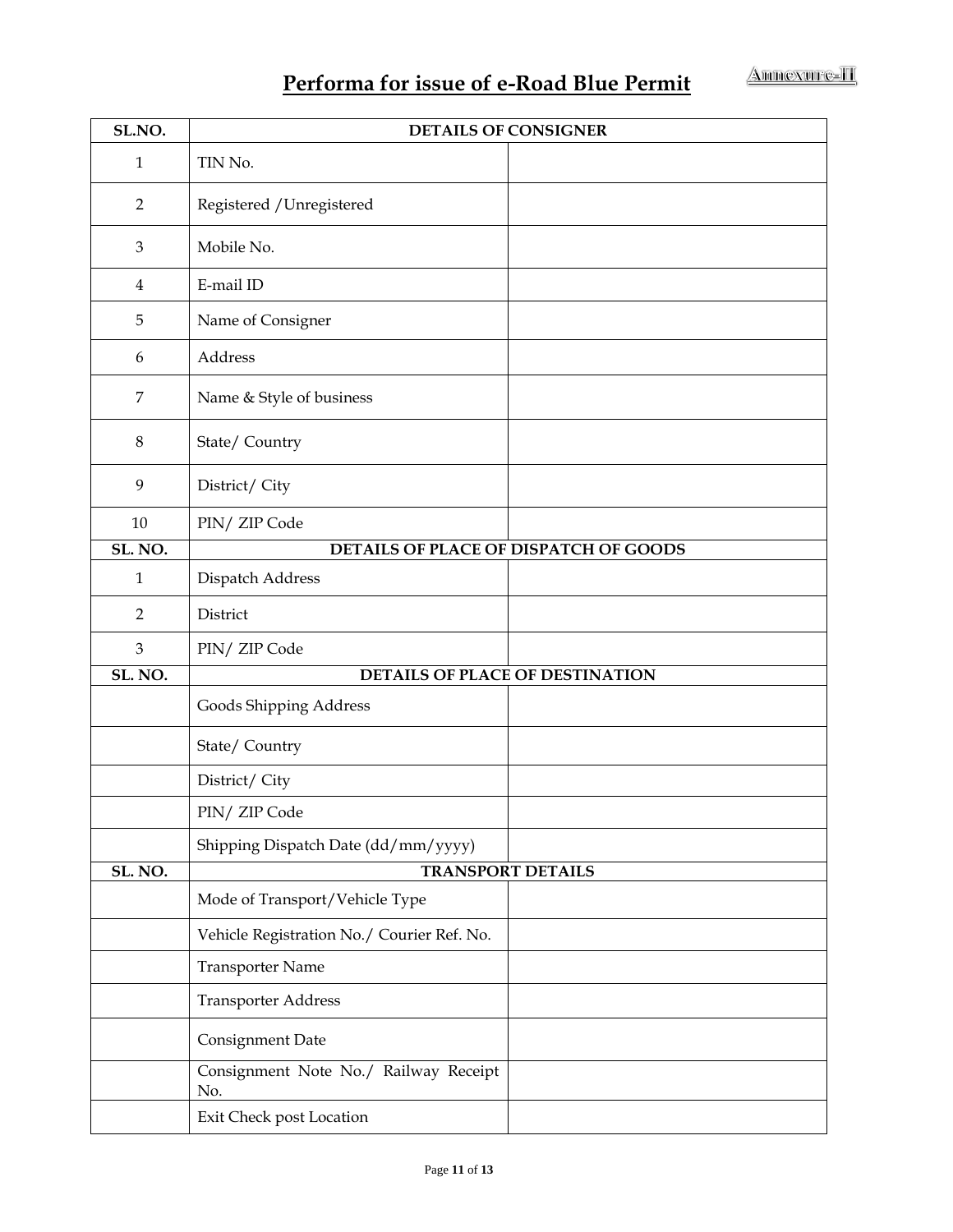| SL. NO.        |                                                                            | <b>DETAILS OF MATERIALS</b>  |
|----------------|----------------------------------------------------------------------------|------------------------------|
| $\mathbf{1}$   | Commodity Group                                                            |                              |
| $\overline{2}$ | Goods Name                                                                 |                              |
| 3              | Purpose [Tick $(\forall)$ the right one]                                   |                              |
|                | For end consumption                                                        |                              |
|                | For captive consumption                                                    |                              |
|                | Capital goods                                                              |                              |
|                | For resale                                                                 |                              |
|                | For use in manufacturing                                                   |                              |
|                | For mining                                                                 |                              |
|                | For generation or distribution of<br>electricity                           |                              |
|                | For packing                                                                |                              |
|                | For job work                                                               |                              |
| $\overline{4}$ | Quantity                                                                   |                              |
| 5              | No. of Packages                                                            |                              |
| 6              | Total Amount (Rs.)                                                         |                              |
| SL. NO.        |                                                                            | <b>DETAILS OF INVOICE</b>    |
| $\mathbf{1}$   | Invoice no.                                                                |                              |
| $\overline{2}$ | Invoice date                                                               |                              |
| 3              | Invoice Amount                                                             |                              |
| SL. NO.        | <b>ISSUED DATE:</b>                                                        | <b>CHECKPOST COUNTERFOIL</b> |
| 1.             | Sugam(B) Permit No.                                                        |                              |
| 2.             | Exit Checkpost Location                                                    |                              |
| $\mathfrak{Z}$ | Vehicle No.                                                                |                              |
| $\overline{4}$ | Checkpost Exit Date                                                        |                              |
| 5              | Checkpost Exit Time                                                        |                              |
|                | Note :- Copy of respective invoice or Performa invoice should be enclosed. |                              |